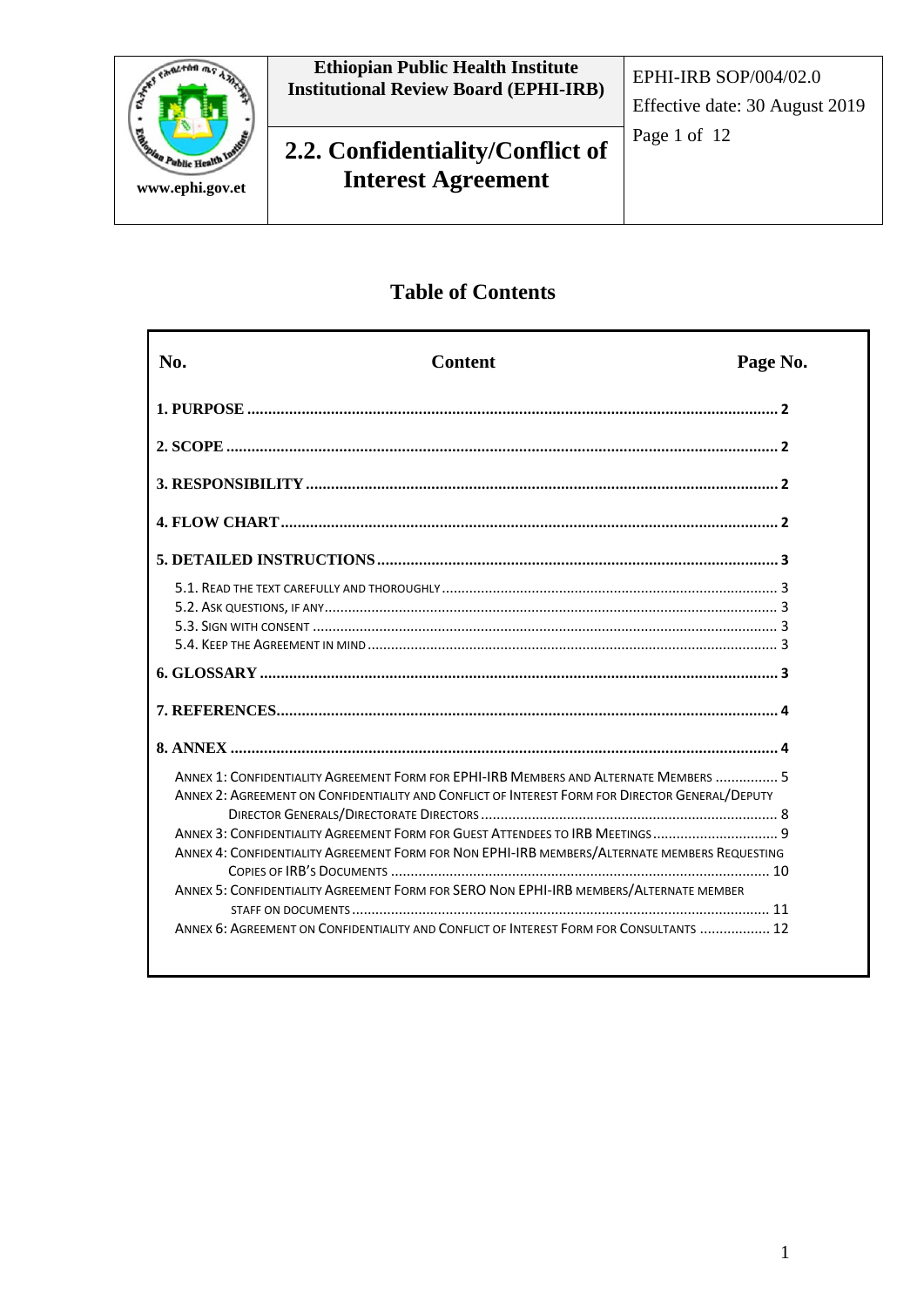

# **1. Purpose**

The purpose of this section is to describe potential conflict of interest (COI) and Confidentiality for IRB member, alternate members; staffs and other non-members who have access to protocols and other relevant documents. It provides a form for Confidentiality / Conflict of Interest Agreement and identify who should read, understand, accept, keep in mind, sign and date. The procedures provide details when and where to sign as well as how the signed document should be kept.

## **2. Scope**

This SOP covers the Agreements on both Confidentiality and Conflict of Interest concerning information and procedures followed by the IRB members, alternate members; staffs and other non-members.

### **3. Responsibility**

IRB members, alternate members; staffs and other non-members are responsible for disclosing any COI and maintain confidentiality of documents for ensuring the requirements of this SOP. It is the responsibility of all newly-appointed IRB members and alternate members as well as new staff of SERO to read, understand, accept and sign the agreement contained in the Confidentiality / Conflict of Interest form before beginning their ethical review tasks with the institute to protect the rights of study participants.

### **4. Flow chart**

| No. | <b>Activity</b>                        | <b>Responsibility</b>                                                                                |
|-----|----------------------------------------|------------------------------------------------------------------------------------------------------|
|     | Read the text carefully and thoroughly | IRB members/alternate<br>members/guest attendees/<br>observers/staffs/other non-<br>members          |
|     | Ask questions, if any                  | <b>IRB</b> members /alternate<br>members/guest attendees /<br>observers/staffs/other non-<br>members |
| 3   | Sign to indicate consent               | IRB members /alternate<br>members/guest attendees/<br>observers/staffs/other non-<br>members         |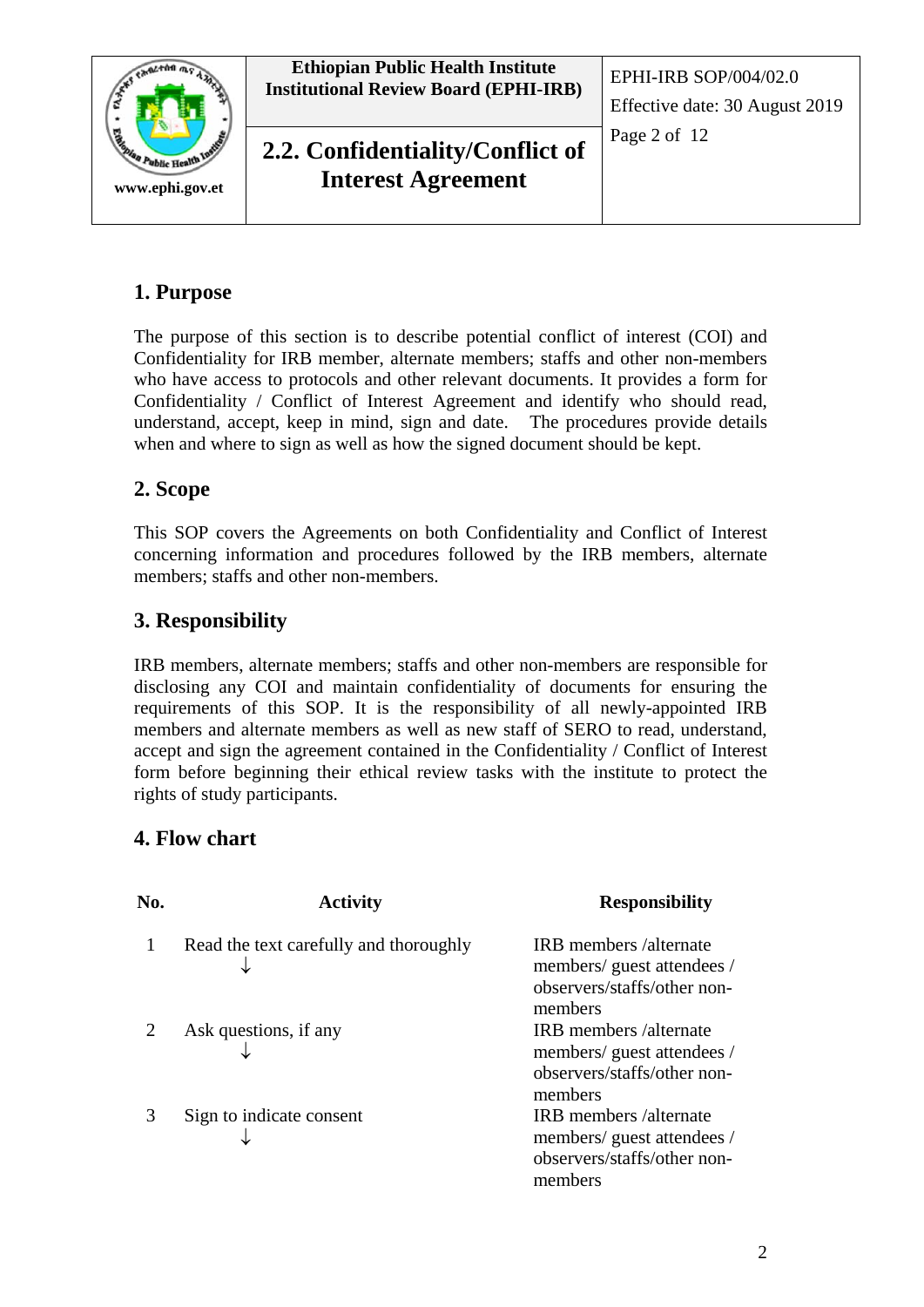

4 Keep the Agreement in mind.

IRB members /alternate members/ guest attendees / observers/staffs/other nonmembers

### **5. Detailed instructions**

#### **5.1. Read the text carefully and thoroughly**

- IRB members /alternate members (EPHI-IRB AF 01-004/02.0) Director General and Deputy Director General (EPHI-IRB AF 02-004/02.0), guest attendees (EPHI-IRB AF 03-004/02.0), non-members requesting IRB documents (EPHI-IRB AF 04-004/02.0), SERO non-member staff (EPHI-IRB AF 05-004/02.0) and consultants (EPHI-IRB AF 06- 004/02.0) obtain two copies of their respective agreement form,
- Read through the text of the form very carefully;
- The members fill in their names and their directorate on the blanks

#### **5.2. Ask questions, if any**

- Direct questions to the Secretariat, if any part or sentences is not clear
- Let the officer explain or clarify the contents of the document

#### **5.3. Sign with consent**

- Sign and date both copies at the document before a member of the Secretariat.
- Give the forms back to a Compliance Officer to sign and date
- The members keep a copy as their records

#### **5.4. Keep the Agreement in mind**

- The Compliance Office keeps a copy of the signed Agreement as the Institute's records
- Keep the copies in a Confidentiality/Conflict of Interest Agreement file
- Store the file in a secure cabinet with limited key holders

#### **6. Glossary**

| <b>Confidentiality</b>              | The                                                                                                                 | nonoccurrence of unauthorized disclosure<br>information: |  |  |  | of |
|-------------------------------------|---------------------------------------------------------------------------------------------------------------------|----------------------------------------------------------|--|--|--|----|
| <b>Confidentiality</b><br>Agreement | Sometimes called Secrecy or Nondisclosure agreements<br>An agreement designed to protect trade secrets, information |                                                          |  |  |  |    |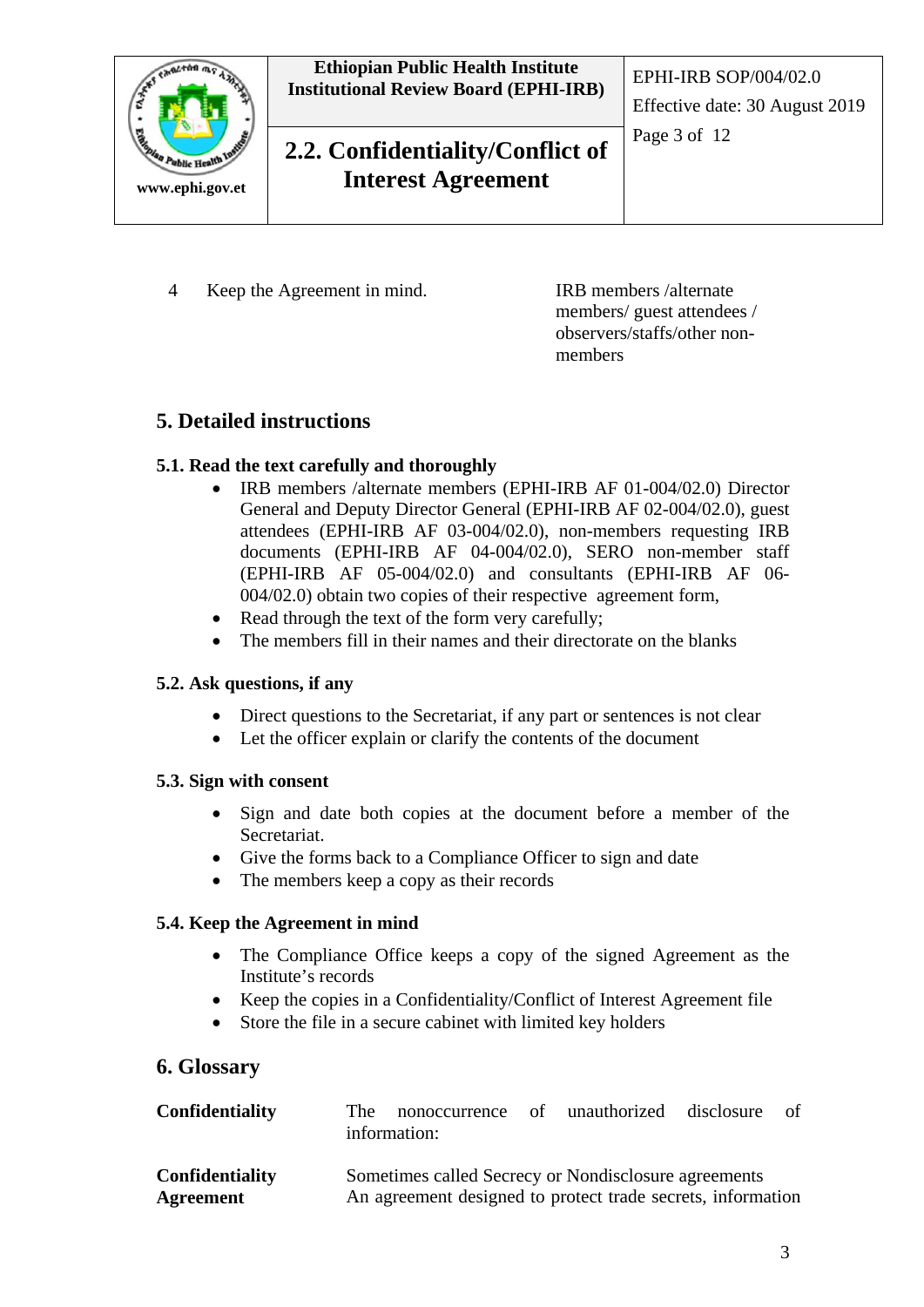

**Ethiopian Public Health Institute Institutional Review Board (EPHI-IRB)** EPHI-IRB SOP/004/02.0

# **2.2. Confidentiality/Conflict of Interest Agreement**

Page 4 of 12

and expertise from being misused by those who have learned about them. The type of information that can be included under the umbrella of confidential information is virtually unlimited.

Most confidentiality agreements exclude certain types of information from the definition of confidential information. It is very important that the recipient include these exceptions in the confidentiality agreement.

An important point that must be covered in any confidentiality agreement is the standard by which the parties will handle the confidential information.

The agreement must establish a time period during which disclosures will be made and the period during which confidentiality of the information is to be maintained.

**Conflict of Interest** A situation in which a person, such as a public official, an employee, or a professional, has a private or personal interest sufficient to appear to influence the objective exercise of his or her official duties.

> There are three key elements in this definition: financial interest; official duties; professional interest.

A conflict of interest occurs when:

- An individual's private interest differs from his or her professional obligations to the institute.
- Professional actions or decisions occur that an independent observer might reasonably question.
- A conflict depends upon situation and not on the character or actions of the individual.
- Potential conflicts of interest must be disclosed and managed as per policy.

### **7. References**

- 1. World Health Organization, Standards and Operational Guidance for Ethics Review of Health-Related Research with Human Participant, 2011.
- 2. International Council for Harmonization of Technical Requirements for Pharmaceuticals for Human Use Guidance for Good Clinical Practice (ICH GCP) E6(R2), 2016.

### **8. Annex**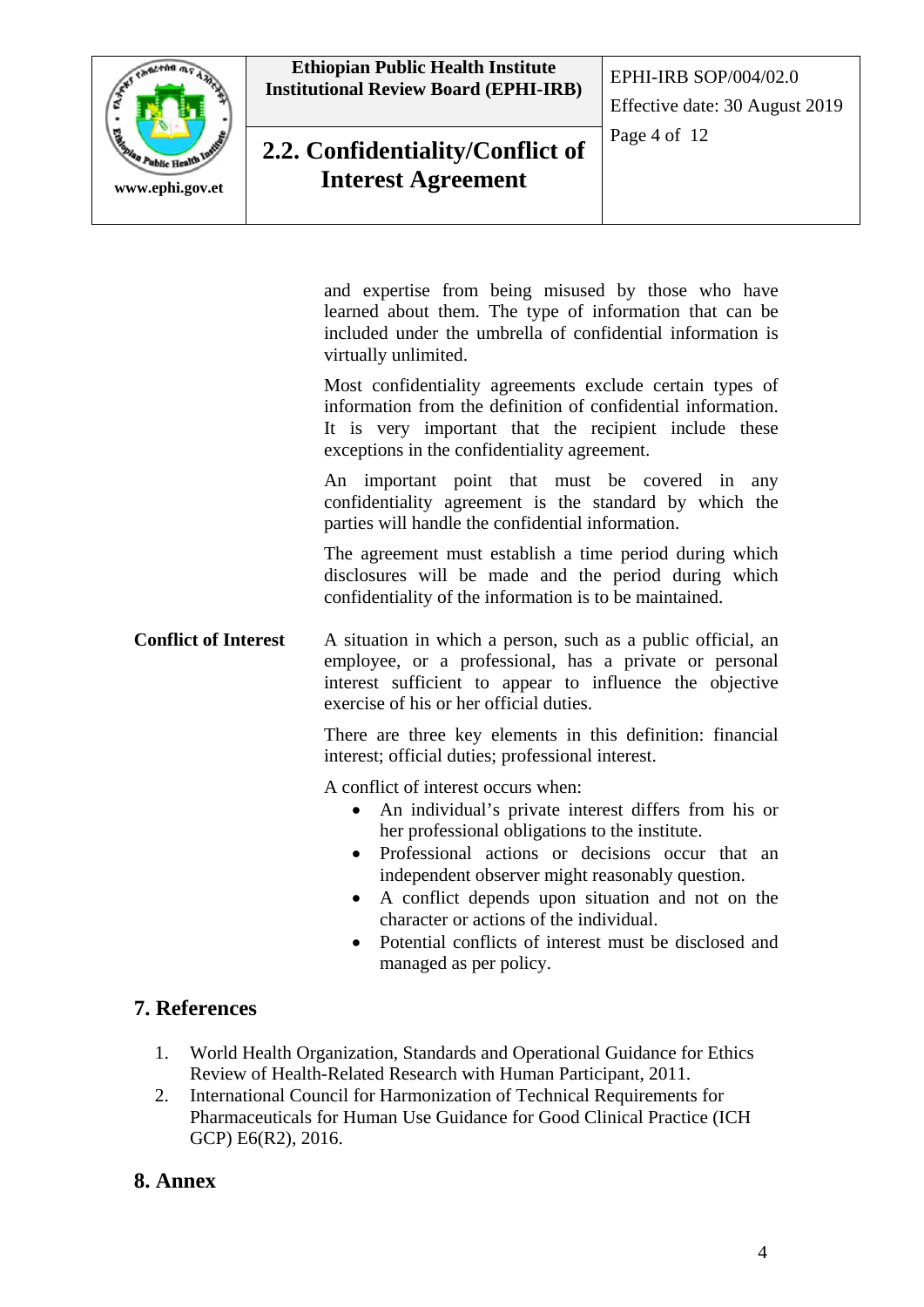

Annex 1: Confidentiality Agreement Form for EPHI-IRB Members and Alternate Members (EPHI-IRB AF 01-004/02.0)

#### **8.1 Maintaining Confidentiality/Conflict of Interest Agreement**

#### **8.1.1 Confidentiality agreement**

EPHI-IRB could request its members or alternate members to assess research proposals in order to ensure that they are conducted according to relevant national and local regulations; institutional policies and guidelines; International declarations and guidelines.

Whereas, the appointment of the undersigned member or alternate member of EPHI-IRB is based on individual merits and not as an advocate or representative of a home province/ territory/ community nor as the delegate of any organization or private interest;

Whereas, the fundamental duty of a member or alternate member of EPHI-IRB is to independently review both scientific and ethical aspects of research protocols, make a determination and the best possible objective recommendations, based on the merits of the submissions under review;

Whereas, EPHI-IRB must meet the highest ethical standards in order to merit the trust and confidence of the communities in the protection of the rights and well-being of human study participants;

The undersigned is expected to meet the same high standards of ethical behavior to carry out its mandate.

This agreement thus encompasses any information deemed confidential or proprietary provided to the undersigned in conjunction with the member or alternate member of EPHI-IRB. Any written information provided to the undersigned that is of a confidential, proprietary, or privileged nature shall be identified accordingly.

As such, the undersigned agrees to hold all confidential or proprietary trade secrets ("information") in trust or confidence and agrees that it shall be used only for contemplated purposes, shall not be used for any other purpose or disclosed to any third party. Written confidential information provided for review shall not be copied or retained. All confidential information (and any copies and notes thereof) shall remain the sole property of the IRB.

The undersigned agrees not to disclose or utilize, directly or indirectly, any confidential or proprietary information belonging to a third party in fulfilling this agreement. Furthermore, the undersigned confirms that his/her performance of this agreement is consistent with the institute's policies and any contractual obligations they may have to third parties.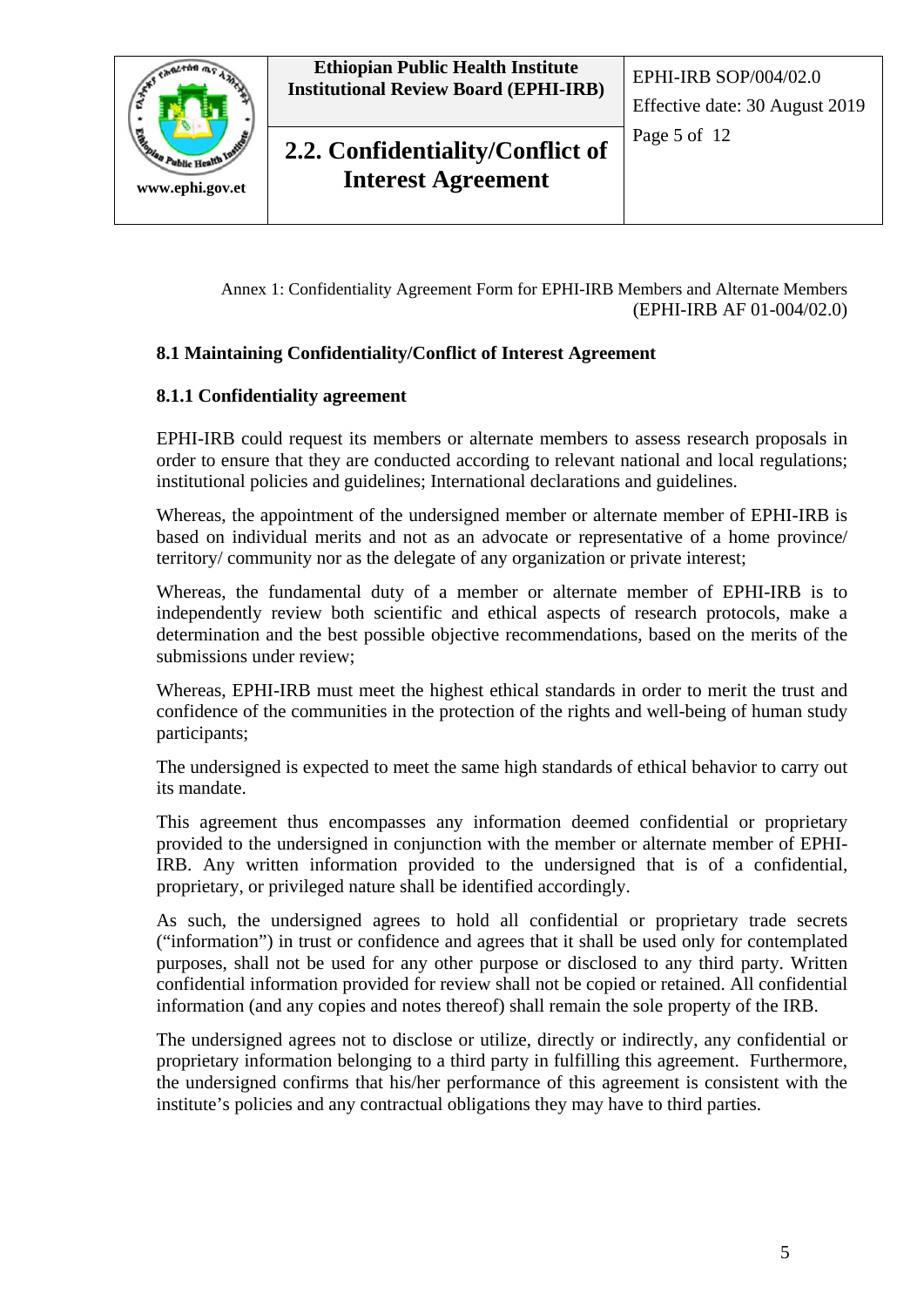



**2.2. Confidentiality/Conflict of Interest Agreement**

#### **8.1.2 Conflict of Interest**

It is recognized that the potential for conflict of interest will always exist but has faith in the IRB and its chairperson to manage the conflict issues so that the ultimate outcome is the protection of human study participants and protection of intellectual right.

It is the policy of EPHI-IRB that no member may participate in the review, comment or approval of any activity in which he/she has a conflict of interest except to provide information as requested by the IRB.

The undersigned will immediately disclose to the chairperson of EPHI-IRB on any actual or potential conflict of interest that he/she may have in relation to any particular proposal submitted for review by the board or secretariat office, and to abstain from any participation in discussions or recommendations in respect of such proposals.

If an applicant submitting a protocol claim that a member or alternate member of EPHI-IRB has actual or potential conflict of interest, the investigator may request that the member be excluded from the review and determination of the protocol. The request must be in writing and addressed to the chairperson. The request must contain evidence that substantiates the claim that a conflict exists with the IRB member or alternate member in question. The IRB may elect, as appropriate, to investigate the applicant's claim of the potential conflict for its decision.

When a member or alternate member of EPHI-IRB has a conflict of interest, he/she should notify the chairperson and may not participate in the IRB review or decision except to provide information requested by the board.

Examples of conflict of interest cases may be any of the following:

- A member or alternate member of EPHI-IRB is involved in a potentially competing research program.
- Access to funding or intellectual information may provide an unfair competitive advantage.
- $\Box$  A member's personal biases may interfere with his or her impartial judgment.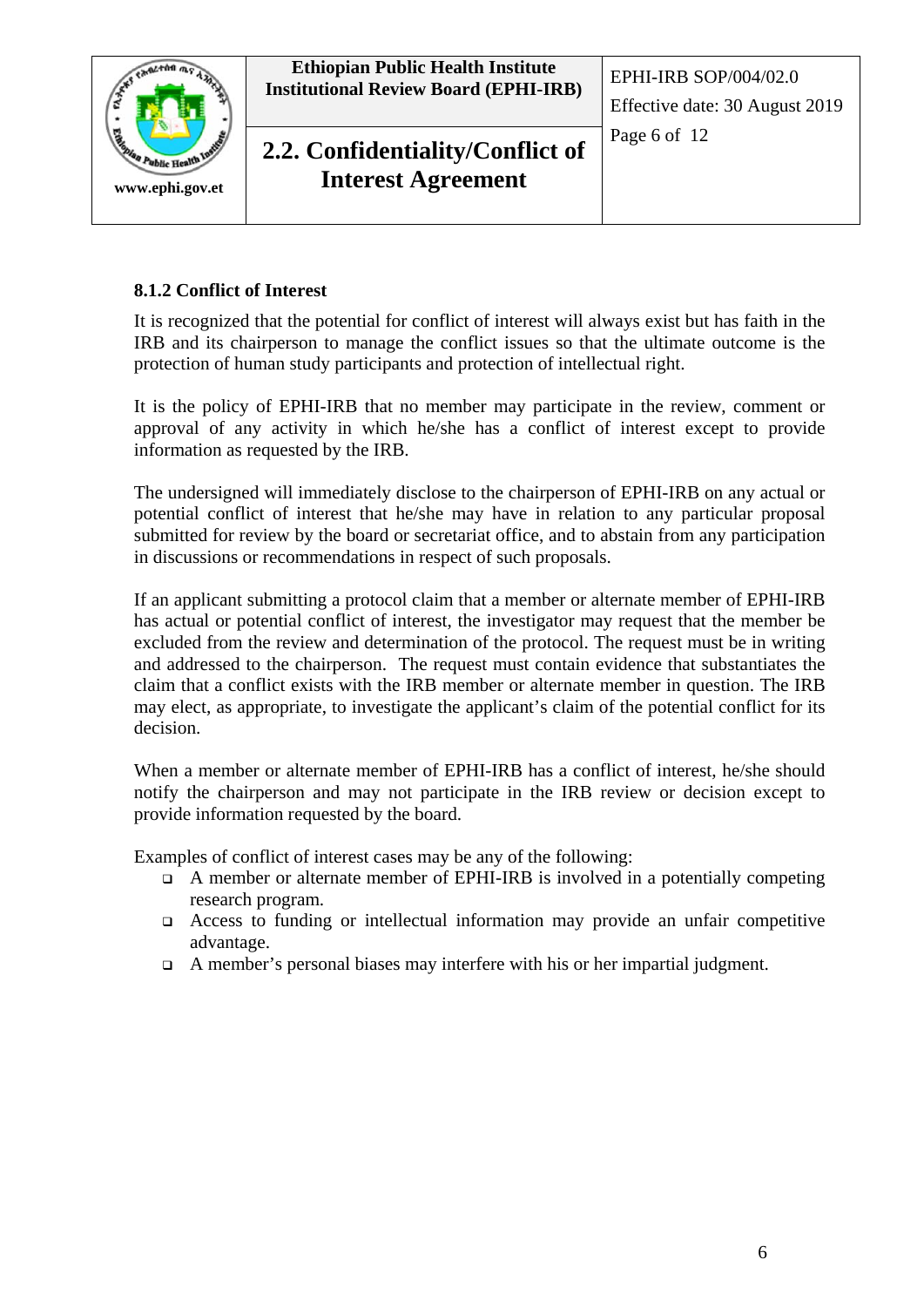

#### **Agreement on Confidentiality and Conflict of Interest**

*Please sign and date this agreement, if the undersigned agrees with the terms and conditions set forth above. The original (signed and dated agreement) will be kept on file in the custody of EPHI-IRB. A copy will be given to you for your records.*

In the course of my activities to assess and/or determine on research proposals, I will make sure that research is conducted in humane and ethical manner and adhere to relevant national and local regulations; institutional policies and guidelines; and International declarations and guidelines.

I may be provided with confidential information and documentation (which we will refer to as the ("Confidential Information"). I agree to take reasonable measures to protect the confidential information; subject to applicable legislation and other law of the land not to disclose the confidential information to any person; not to use the confidential information for any purpose outside the board's mandate, and in particular, in a manner which would result in a benefit to myself or any third party; and to return all confidential information (including any minutes or notes I have made as part of my board duties) to the chairperson upon termination of my functions as a board member or alternate member.

Whenever I have conflict of interest on a particular protocol/project, I shall immediately inform the chairperson not to count me toward a quorum for voting.

I, …………………………………., have read and accepted the aforementioned terms and conditions as explained in this aagreement.

\_\_\_\_\_\_\_\_\_\_\_\_\_\_\_\_\_\_\_\_\_\_\_\_\_\_\_\_\_\_\_\_\_ Signature of Member/Alternate member

\_\_\_\_\_\_\_\_\_\_\_\_\_\_\_\_\_\_\_\_\_\_\_\_\_\_ Date

**NAME AND SIGNATURE OF EPHI-IRB CHAIRPERSON**

\_\_\_\_\_\_\_\_\_\_\_\_\_\_\_\_\_\_\_\_\_\_\_\_\_\_\_\_\_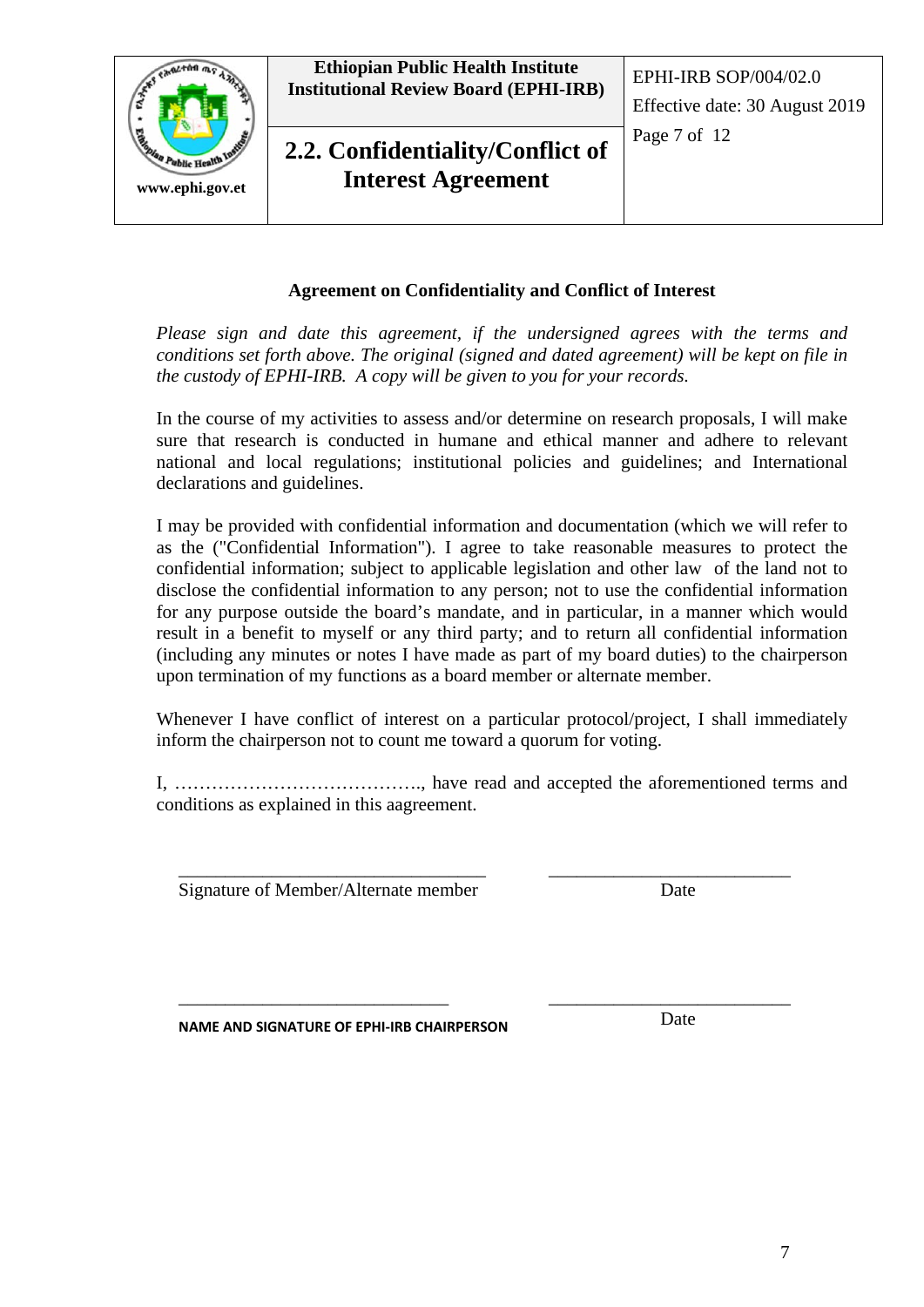



**2.2. Confidentiality/Conflict of Interest Agreement**

Effective date: 30 August 2019

Page 8 of 12

Annex 2: Agreement on Confidentiality and Conflict of Interest Form for Director General/Deputy Director Generals/Directorate Directors (EPHI-IRB AF 02-004/02.0)

I,……………………………….,..,., as a Director General/Deputy Director General/Directorate Director will come across different protocols and related documents. I understand that the documents given to me by the IRB is (are) confidential. I shall use the information only for the indicated purpose as described to the IRB and shall not duplicate, give or distribute these documents or release information that emanate from the documents to any person(s) without permission from the IRB. Upon signing this form, I agree to take reasonable measures and full responsibility to keep the information as confidential.

I am also aware of the policy of EPHI-IRB regarding conflict of interest and that no reviewer may participate in the review, comment or participate in decision making of any activity in which he/she has actual/potential conflict of interest except to provide information as requested by the IRB. Accordingly, I will declare, if I have any, my actual or potential conflict of interest (COI) in relation to the proposal entitled "," in which I am assigned to review by EPHI-IRB or its secretariat office, describing the reason for the COI is\_

\_\_\_\_\_\_\_\_\_\_\_\_\_\_\_\_\_\_\_\_\_\_\_\_\_\_\_\_\_ Name and Signature of Official

\_\_\_\_\_\_\_\_\_\_\_\_\_\_\_\_\_\_\_\_\_\_\_\_\_\_ Date

**NAME AND SIGNATURE OF EPHI-IRB CHAIRPERSON**

\_\_\_\_\_\_\_\_\_\_\_\_\_\_\_\_\_\_\_\_\_\_\_\_\_\_\_\_\_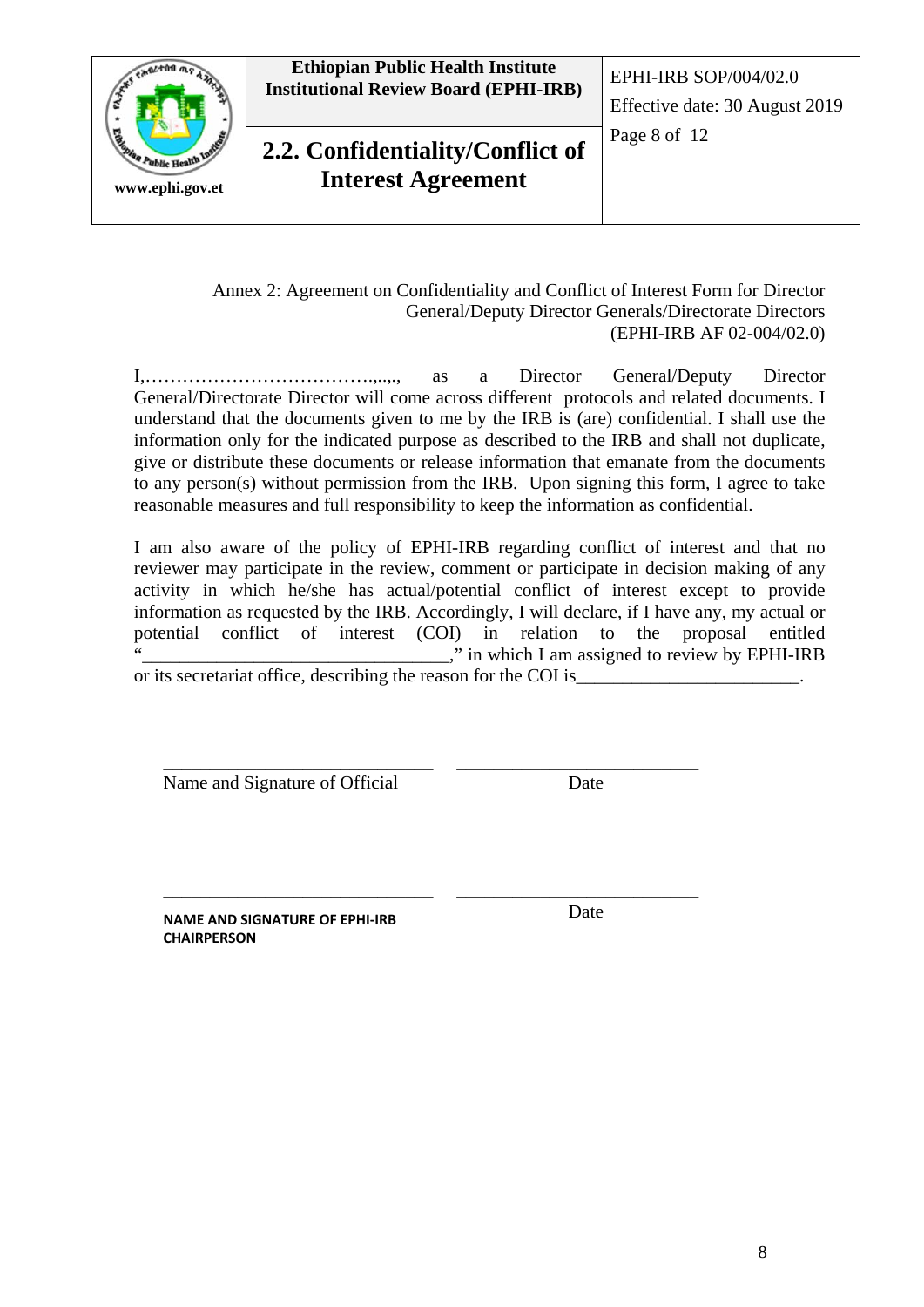

Annex 3: Confidentiality Agreement Form for Guest Attendees to IRB Meetings (EPHI-IRB AF 03-004/02.0)

I,………………………………., understand that I am allowed to attend the IRB meeting as a guest or an observer. In the course of the meeting of the IRB, some confidential information may be disclosed or discussed. Upon signing this form, I agree to take reasonable measures to keep the information as Confidential.

Indicate the details (date and number) of the IRB Meeting attended:

………………………………………………………………………………………… ………………………………………………………………………………………… …………………………………………………………………………………………

\_\_\_\_\_\_\_\_\_\_\_\_\_\_\_\_\_\_\_\_\_\_\_\_\_\_\_\_\_ Signature of the Guest or Observer

\_\_\_\_\_\_\_\_\_\_\_\_\_\_\_\_\_\_\_\_\_\_\_\_\_\_\_\_\_

Date

\_\_\_\_\_\_\_\_\_\_\_\_\_\_\_\_\_\_\_\_\_\_\_\_\_\_

**NAME AND SIGNATURE OF EPHI-IRB CHAIRPERSON**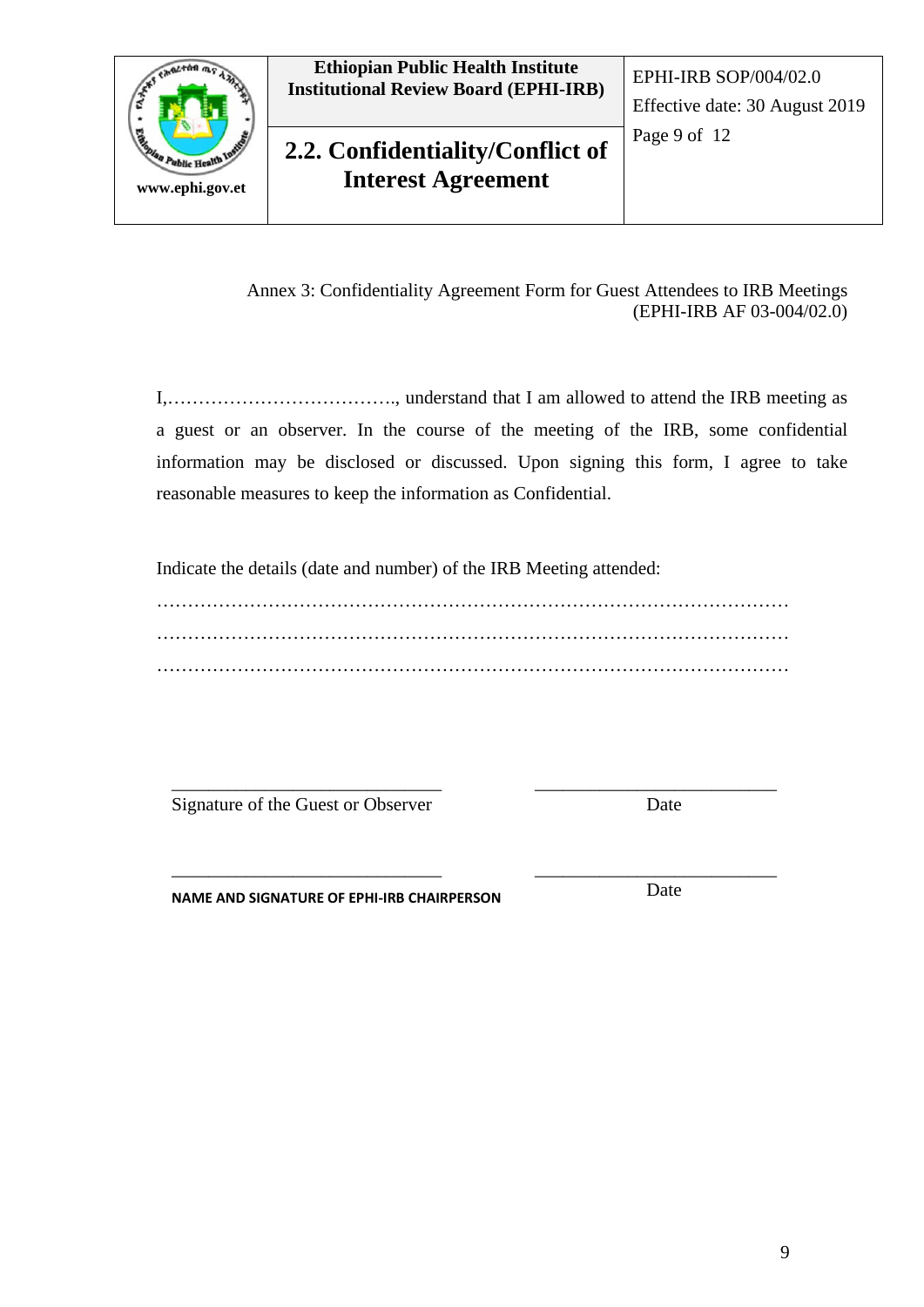



**2.2. Confidentiality/Conflict of Interest Agreement**

Annex 4: Confidentiality Agreement Form for Non EPHI-IRB members/Alternate members Requesting Copies of IRB's Documents (EPHI-IRB AF 04-004/02.0)

I,……………………………….,..,., as a non-member of IRB, understand that the copy (ies) given to me by the IRB is (are) confidential. I shall use the information only for the indicated purpose as described to the IRB and shall not duplicate, give or distribute these documents to any person(s) without permission from the IRB. Upon signing this form, I agree to take reasonable measures and full responsibility to keep the information as Confidential.

I have received copies of the following IRB documents:

………………………………………………………………………………………… ………………………………………………………………………………………… ………………………………………………………………………………………… …………………………………………………………………………………………

Signature of the Recipient

\_\_\_\_\_\_\_\_\_\_\_\_\_\_\_\_\_\_\_\_\_\_\_\_\_\_\_\_\_

\_\_\_\_\_\_\_\_\_\_\_\_\_\_\_\_\_\_\_\_\_\_\_\_\_\_\_\_\_

\_\_\_\_\_\_\_\_\_\_\_\_\_\_\_\_\_\_\_\_\_\_\_\_\_\_ Date

**NAME AND SIGNATURE OF EPHI-IRB CHAIRPERSON**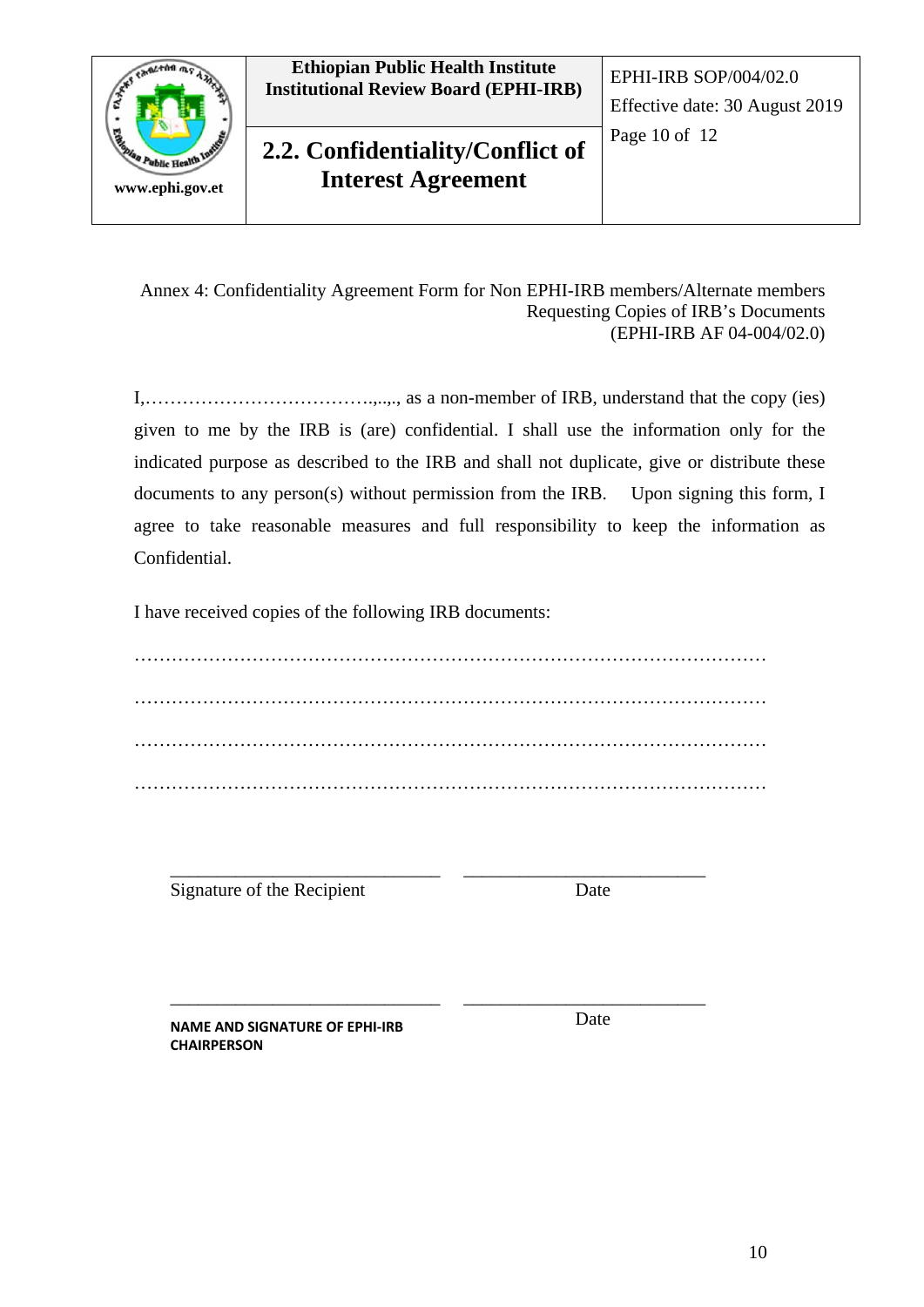

Annex 5: Confidentiality Agreement Form for SERO Non EPHI-IRB members/Alternate member staff on documents (EPHI-IRB AF 05-004/02.0)

I,……………………………….,..,., staff of SERO, understand that the documents related to tasks of EPHI-IRB that I am accessing are confidential. I shall use the information only for the purpose that I am assigned for and shall not duplicate, give or distribute these documents or provide any related information to any person(s) without permission from chairperson of EPHI-IRB. Upon signing this form, I agree to take reasonable measures and full responsibility to keep the documents and information as confidential.

Signature of SERO Staff

\_\_\_\_\_\_\_\_\_\_\_\_\_\_\_\_\_\_\_\_\_\_\_\_\_\_\_\_\_

\_\_\_\_\_\_\_\_\_\_\_\_\_\_\_\_\_\_\_\_\_\_\_\_\_\_\_\_\_

\_\_\_\_\_\_\_\_\_\_\_\_\_\_\_\_\_\_\_\_\_\_\_\_\_\_ **Date** 

**NAME AND SIGNATURE OF EPHI-IRB CHAIRPERSON**